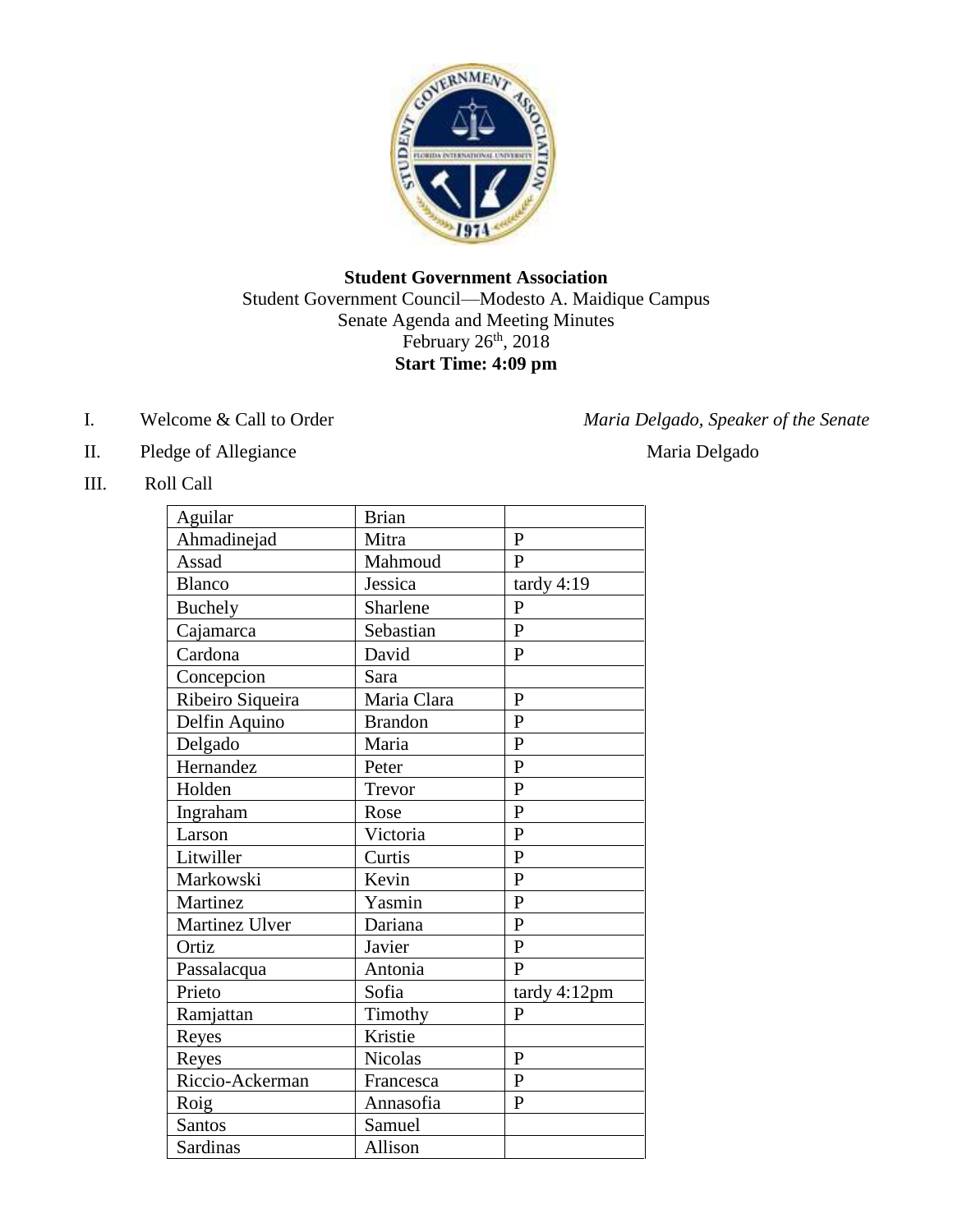| Toussaint | Cassidie-Anne |  |
|-----------|---------------|--|
| Vera      | Bertha        |  |
| Vargas    | Paulo         |  |
| Watson    | Aujanae       |  |
| 26/33     |               |  |

- IV. Approval of the minutes
	- A. Senator Aquino moves to approve last week's minutes. Senator Markowski seconds. Motion passes.
- V. Old Business
	- A. Elections of CASE Senator
		- 1. Senator Aquino moves to table elections of CASE Senator. Senator Litwiller seconds. Motion passes.
- VI. New Business
	- A. Approval of 2017-2018 MMC Specific Budget
		- 1. Senator Ramjattan moves to bypass second reading of . Senator Markowski seconds
		- 2. Senator Ramjattan moves to vote. Senator Ingraham seconds.
		- 3.

| Aguilar          | <b>Brian</b>   |                |
|------------------|----------------|----------------|
| Ahmadinejad      | Mitra          | Y              |
| Assad            | Mahmoud        | Y              |
| <b>Blanco</b>    | Jessica        | Y              |
| <b>Buchely</b>   | Sharlene       | $\overline{A}$ |
| Cajamarca        | Sebastian      | Y              |
| Cardona          | David          | Y              |
| Concepcion       | Sara           |                |
| Ribeiro Siqueira | Maria Clara    | Y              |
| Delfin Aquino    | <b>Brandon</b> | Y              |
| Delgado          | Maria          | Y              |
| Hernandez        | Peter          | Y              |
| Holden           | Trevor         | Y              |
| Ingraham         | Rose           | Y              |
| Larson           | Victoria       | Y              |
| Litwiller        | Curtis         | $\mathbf Y$    |
| Markowski        | Kevin          | Y              |
| Martinez         | Yasmin         | Y              |
| Martinez Ulver   | Dariana        | Y              |
| Ortiz            | Javier         | Y              |
| Passalacqua      | Antonia        | Y              |
| Prieto           | Sofia          | Y              |
| Ramjattan        | Timothy        | Y              |
| Reyes            | Kristie        |                |
| Reyes            | Nicolas        | Y              |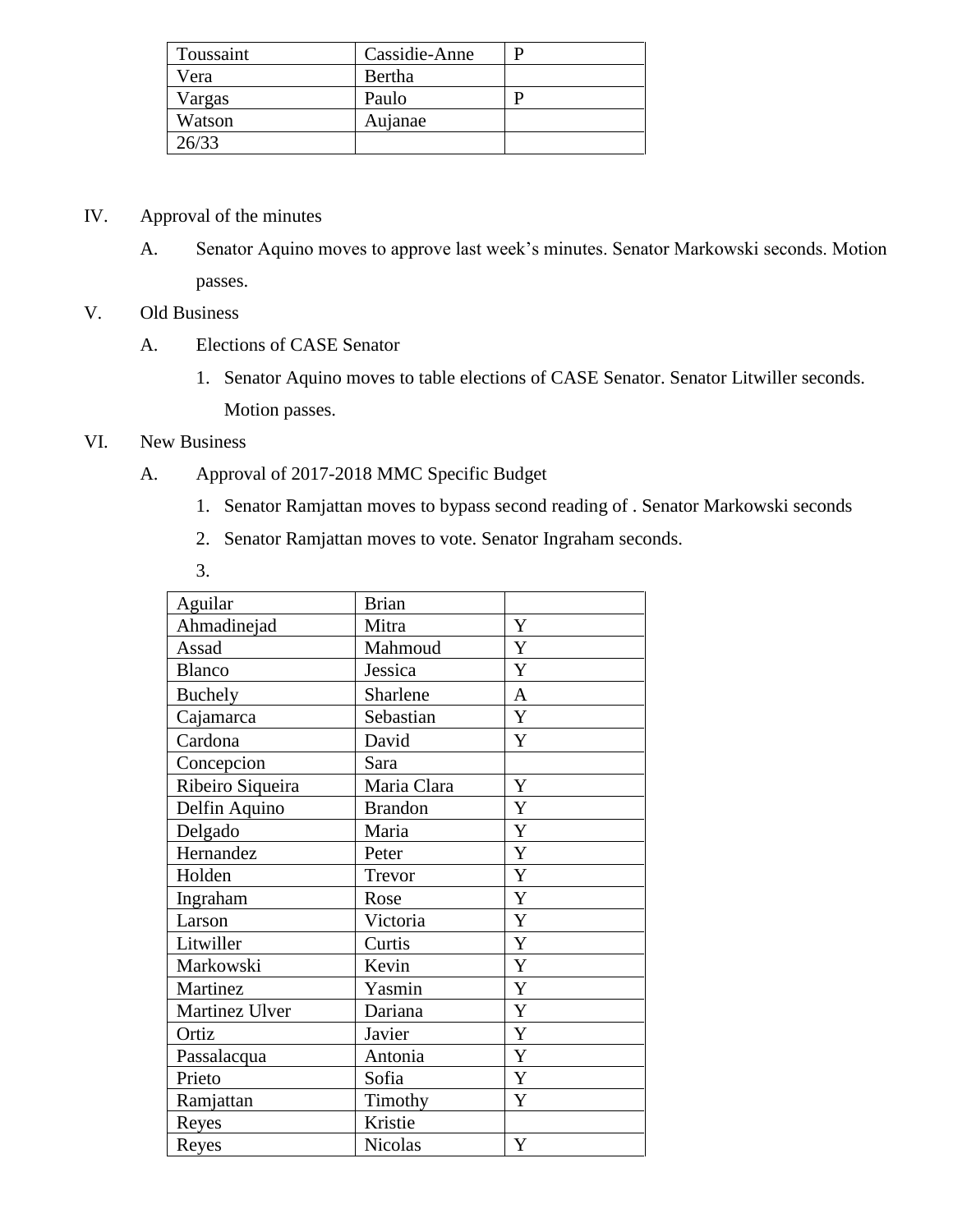| Riccio-Ackerman | Francesca     | Y |
|-----------------|---------------|---|
| Roig            | Annasofia     | Y |
| Santos          | Samuel        |   |
| Sardinas        | Allison       |   |
| Toussaint       | Cassidie-Anne |   |
| Vera            | Bertha        |   |
| Vargas          | Paulo         | Y |
| Watson          | Aujanae       |   |
| $24 - 0 - 1$    |               |   |

4. Approved: 24-0-1

B. Elections of Finance Committee Chair

- 1. Senator Prieto moves to open the floor for nominations for elections of Finance Committee Chair. Senator Blanco seconds. Motion passes.
- 2. Senator Hernandez moves to nominate Sharlene Buchely. Sharlene Buchely accepts.
- 3. Senator Ramjattan moves to close nominations. Senator Prieto seconds.Motion passes.
- 4. Senator Ramjattan moves to close question and answer period. Senator Martinez seconds. Motion passes.
- 5.

| Aguilar          | <b>Brian</b>   |              |
|------------------|----------------|--------------|
| Ahmadinejad      | Mitra          | $\mathbf{A}$ |
| Assad            | Mahmoud        | Y            |
| <b>Blanco</b>    | Jessica        | Y            |
| <b>Buchely</b>   | Sharlene       | Y            |
| Cajamarca        | Sebastian      | $\mathbf Y$  |
| Cardona          | David          | Y            |
| Concepcion       | Sara           |              |
| Ribeiro Siqueira | Maria Clara    | Y            |
| Delfin Aquino    | <b>Brandon</b> | Y            |
| Delgado          | Maria          | Y            |
| Hernandez        | Peter          | Y            |
| Holden           | Trevor         | Y            |
| Ingraham         | Rose           | $\mathbf Y$  |
| Larson           | Victoria       | Y            |
| Litwiller        | Curtis         | Y            |
| Markowski        | Kevin          | Y            |
| Martinez         | Yasmin         | Y            |
| Martinez Ulver   | Dariana        | Y            |
| Ortiz            | Javier         | Y            |
| Passalacqua      | Antonia        | Y            |
| Prieto           | Sofia          | Y            |
| Ramjattan        | Timothy        | Y            |
| Reyes            | Kristie        |              |
| Reyes            | Nicolas        | $\mathbf Y$  |
| Riccio-Ackerman  | Francesca      | Y            |
| Roig             | Annasofia      | Y            |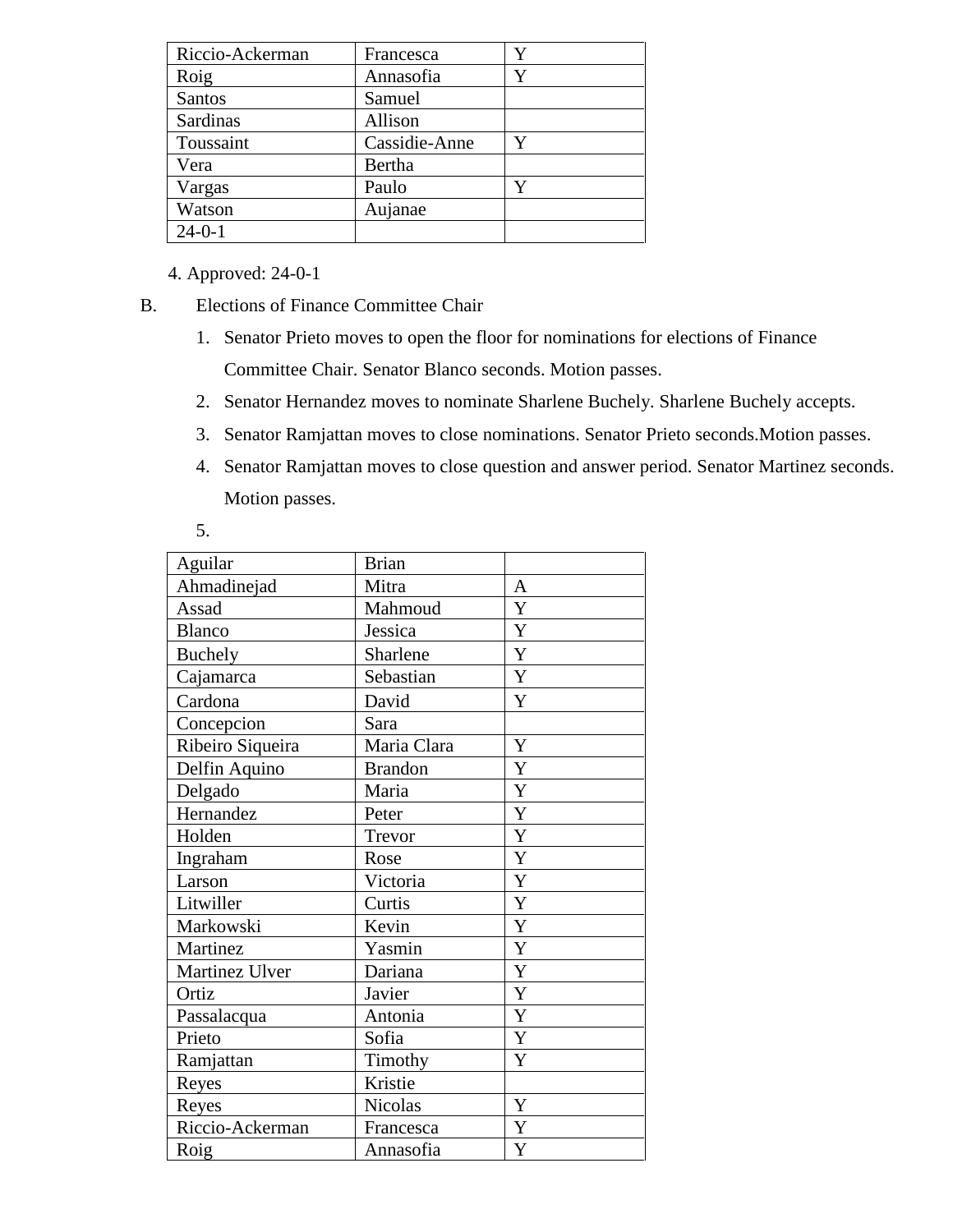| Santos       | Samuel        |  |
|--------------|---------------|--|
| Sardinas     | Allison       |  |
| Toussaint    | Cassidie-Anne |  |
| Vera         | Bertha        |  |
| Vargas       | Paulo         |  |
| Watson       | Aujanae       |  |
| $24 - 0 - 1$ |               |  |

6. Confirmed 24-0-1

- C. Confirmation of Secretary of Media Relations Jessica Santos
	- 1. Senator Ramjattan moves to table confirmation of Secretary of Media Relations. Senator Martinez seconds. Motion passes.
	- 2. Senator Aquino moves to reconsider the confirmation of Secretary of Media Relations. Senator Ingraham seconds. Motion passes.
	- 3. Senator Markowski moves to end question and answer period. Senator Toussaint seconds. Motion passes.

| Aguilar          | <b>Brian</b>   |   |
|------------------|----------------|---|
| Ahmadinejad      | Mitra          | Y |
| Assad            | Mahmoud        | Y |
| <b>Blanco</b>    | Jessica        | Y |
| Buchely          | Sharlene       | Y |
| Cajamarca        | Sebastian      | Y |
| Cardona          | David          | Y |
| Concepcion       | Sara           |   |
| Ribeiro Siqueira | Maria Clara    | Y |
| Delfin Aquino    | <b>Brandon</b> | Y |
| Delgado          | Maria          | Y |
| Hernandez        | Peter          | Y |
| Holden           | Trevor         | Y |
| Ingraham         | Rose           | Y |
| Larson           | Victoria       | Y |
| Litwiller        | Curtis         | Y |
| Markowski        | Kevin          | Y |
| Martinez         | Yasmin         | Y |
| Martinez Ulver   | Dariana        | Y |
| Ortiz            | Javier         | Y |
| Passalacqua      | Antonia        | Y |
| Prieto           | Sofia          | Y |
| Ramjattan        | Timothy        | Y |
| Reyes            | Kristie        |   |
| Reyes            | <b>Nicolas</b> | Y |
| Riccio-Ackerman  | Francesca      | Y |
| Roig             | Annasofia      | Y |
| Santos           | Samuel         |   |
| Sardinas         | Allison        |   |
| Toussaint        | Cassidie-Anne  | Y |
| Vera             | Bertha         |   |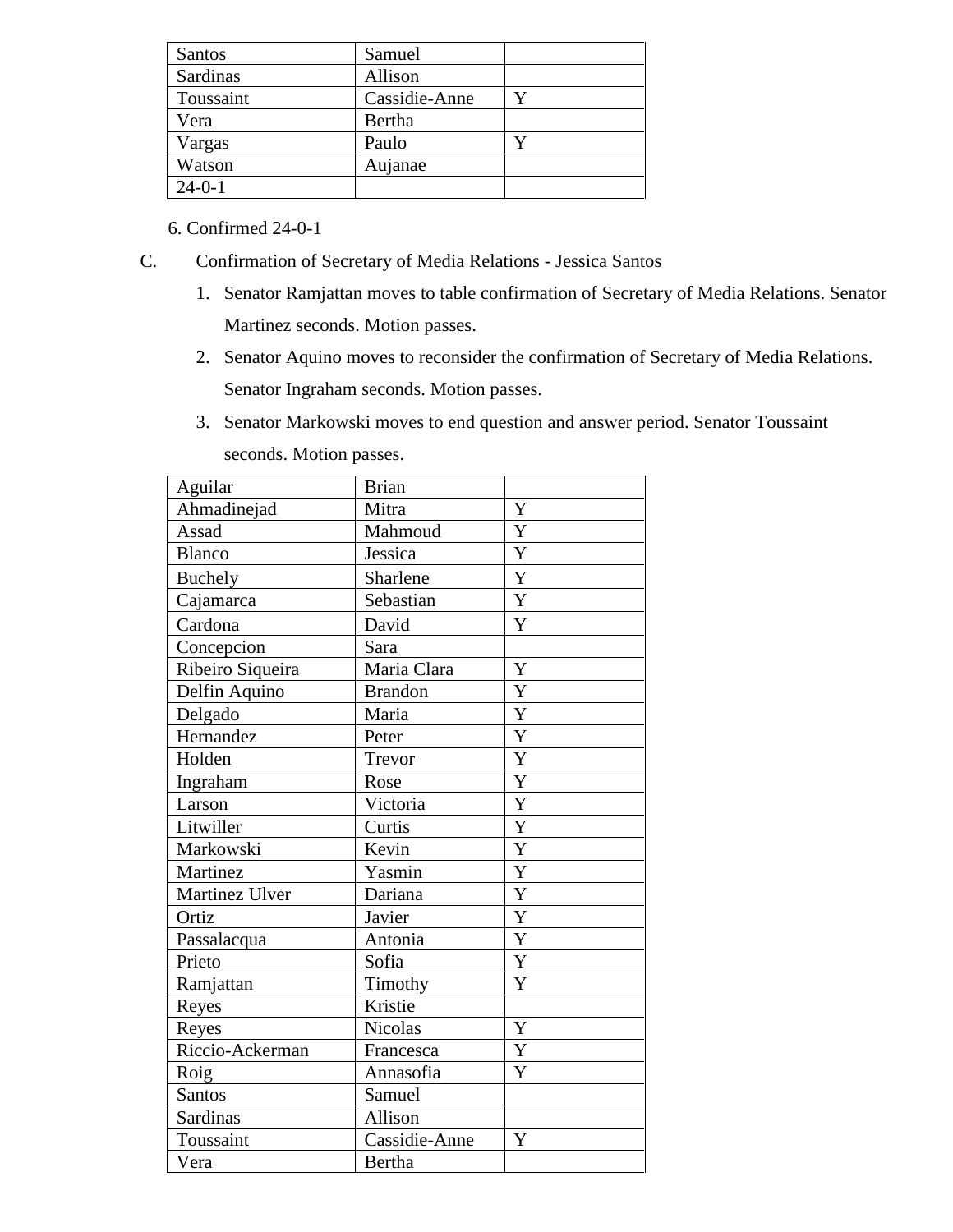| Vargas       | Paulo   |  |
|--------------|---------|--|
| Watson       | Aujanae |  |
| $25 - 0 - 0$ |         |  |

- 4. Confirmed: 25-0-0
- D. Point of personal privilege for Victoria Larson at 4:51 pm
	- 1. Returned at 4:53 pm
- E. GSAW Presentation
- F. CBC Location Repurposing Initiative
	- 1. Senator Ramjattan moves to table indefinitely CBC Location Repurposing Initiative. Senator Buchely seconds. Motion passes
- G. Elections of At Large Senator
	- 1. Senator Aquino moves to table elections of At Large Senator. Senator Martinez seconds. Motion passes
- H. Senator Larson moves to suspend Senate rules. Senator Hernandez seconds. Motion passes.
- I. Senator Larson moves to add Krista's veto for the Appropriation 1805. Senator Hernandez seconds. Motion passes.
- J. Open Discussion Forum
- VII. Reports
	- A. Speaker of the Senate
		- If you have any more questions, please email at sgaspeaker@fiu.edu
	- B. Speaker Pro Tempore of the Senate
		- 1. (Food Pantry Grand Opening) Tuesday, March 20 @ 12:00-1:00pm Location: GC 316
			- If you have any more questions, please email at sgaprotemp@fiu.edu

### C. President

- If you have any more questions, please email at krschmid@fiu.edu
- D. Vice President
	- If you have any more questions, please email at jsirven@fiu.edu
- E. Chief of Staff
	- If you have any more questions, please email at sgachief@fiu.edu
- F. Chief Justice
	- 1. Civility Initiative
		- i. Volunteer for event on March 21st
		- ii. Email SGA judicial branch for more information.